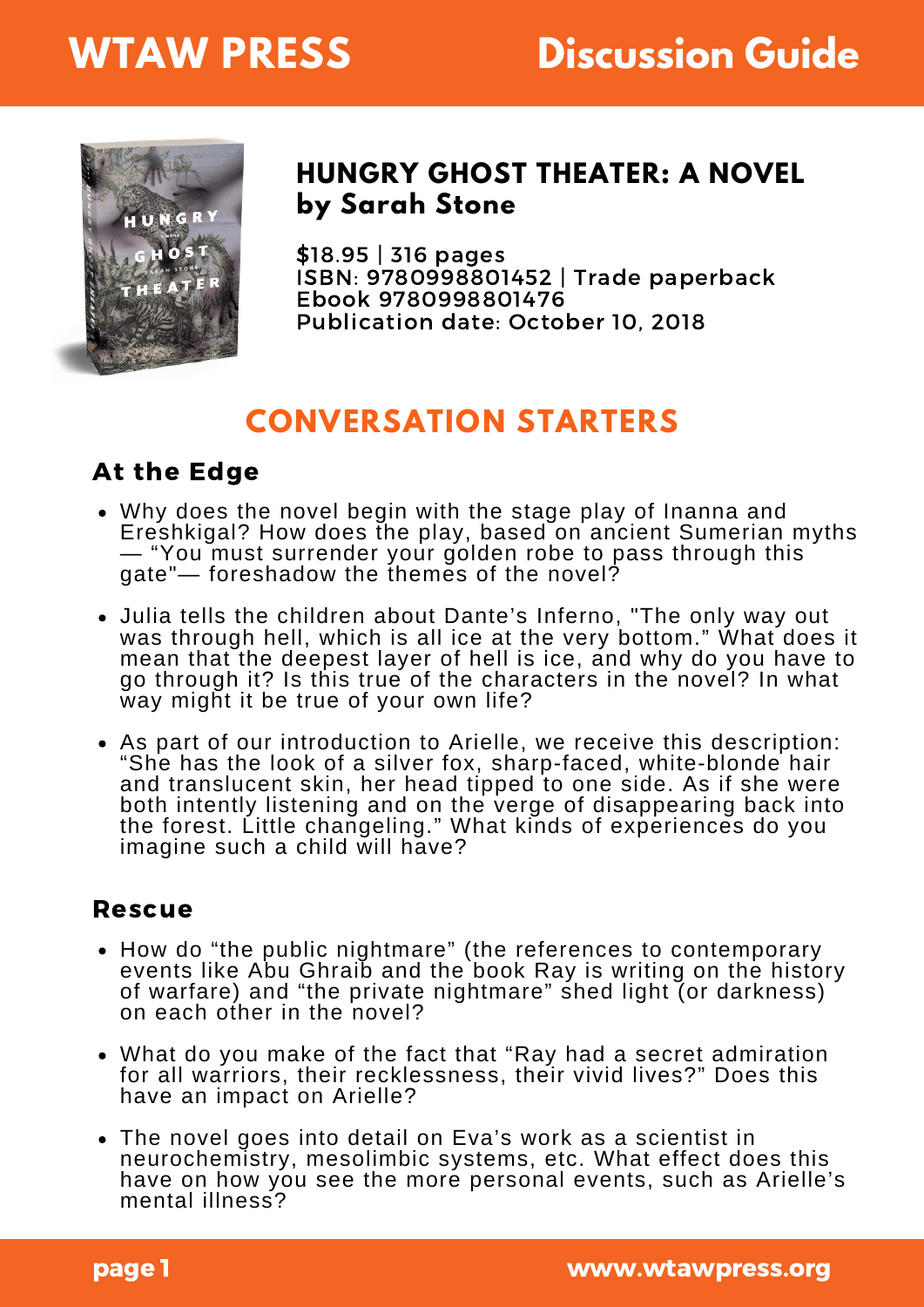#### Rescue (continued)

- Arielle tells her parents about the United States and Korean history, "You think you're protecting someone, but you're really enjoying your power." She may be accusing *them* of hypocrisy in their attempts to protect *her*. Is it a valid accusation, or a symptom of her addiction and mental illness?
- Ray becomes exasperated with Arielle and says, "You have no idea of your own strength. You are capable of being anything you could ever want to be. Don't sell yourself short." Arielle laughs "in disbelief" before Ray begins to yell again. What is Ray not understanding about his daughter?
- Robert, Eva, and Arielle see a wedding on the streets of Seoul. "Her parents both watched the brides for a moment, wistfully, as if Arielle weren't there, as if she couldn't see them calling up her other phantom self, the one the drugs had never yet managed to kill."Is this phantom self the part of Arielle that harms with drugs, the part of herself that her parents love, or both, or neither?

#### Stage Fright

- Julia "considered herself sensibly agnostic, was interested in myths primarily for their illumination of Jungian psychology and their dramatic potential." How would you describe your own relation to myths and religious beliefs?
- Piers says to Julia, "I don't know when you're acting," and she replies, "What else would I be doing?" The theme of people acting when they interact runs through the novel. Do you feel that you're acting when you talk to people? Always? Does it trouble you that people may be acting when they talk to you?
- When Julia is jealous over Robert's affair with Alyx, he tells her, "We don't have to follow other people's rules, Jules. We're not like them." When it comes to jealousy, do you think some people are really not like others?
- After Piers tells Julia of his stage fright, she tries "to imagine what it was like to be so thoroughly yourself that you could no longer be anyone else." Are you able to become someone else at times? Is the ability to become someone else an ordinary part of human experience, or is it rare, something only a few people (like actors) experience? Is it disturbing to think that other people, even people you love, are acting when they're with you? Is it disturbing to think that they're not? Julia's expression of sympathy for Jules at the end of the chapter is both genuine and fake. Could you accept sympathy like that?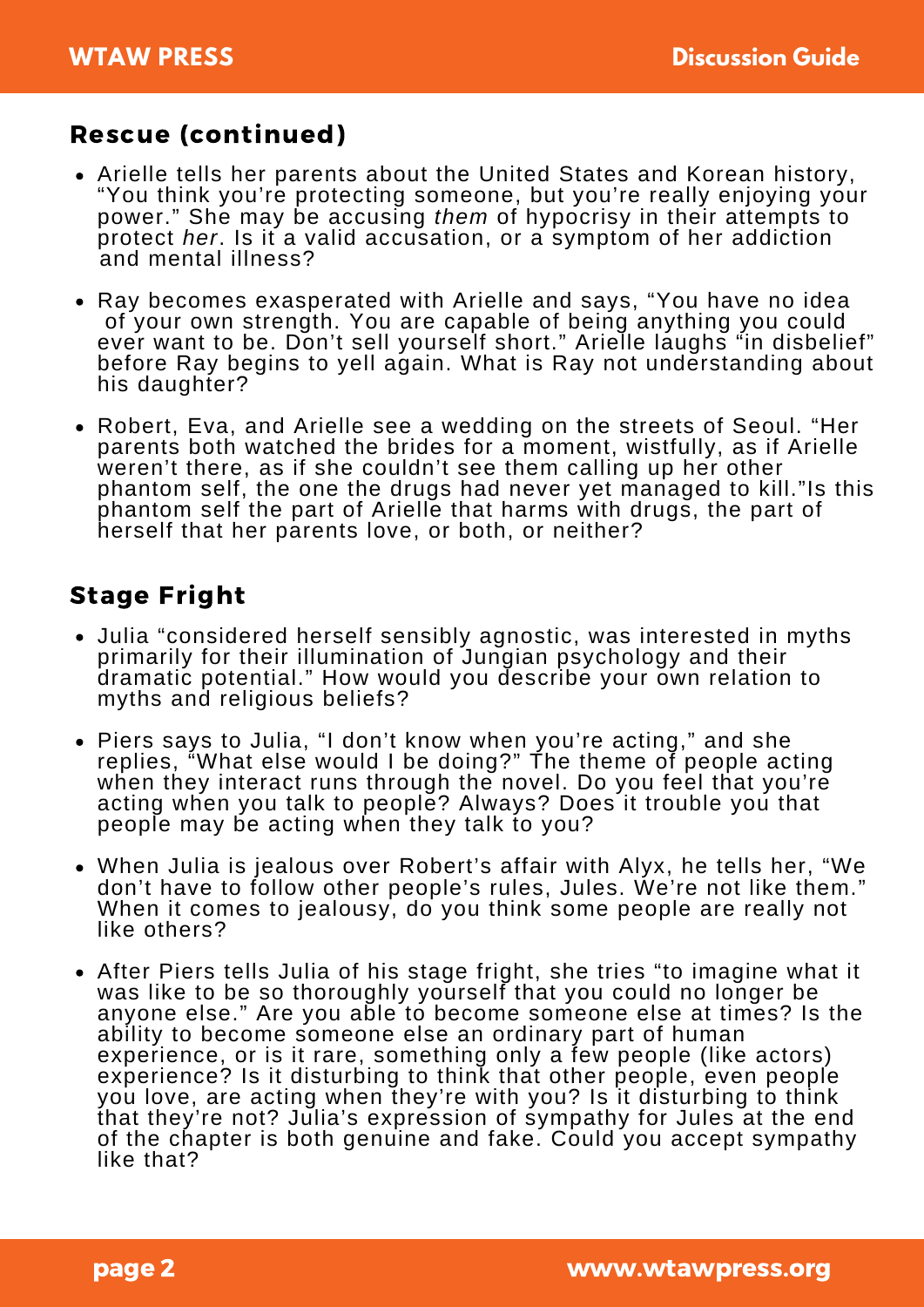#### Stage Fright (continued)

Julia doesn't seem to think she has a personality, thinking "her efforts to develop a personality—what was a personality?—had come to nothing. As near as she could figure out, she didn't entirely exist." And "Whenever you opened your mouth to talk about your own life, you made it into a story, and the truth of it, whatever that was, slipped even further away." Does Julia lack a personality or does she simply lack faith in her own internal qualities?

#### News of the World

- Alyx says to the theater group, "It's our job, right? To bear witness to the things our audiences don't want to see or think about? But they come to us because, at some level, they count on us to show them what they already know. What a relief it is to stop denying it all. And once they face it, they can take action." Is this the purpose of art? If you're an artist and feel that it's the purpose of at least your art, how would you try to achieve it? Robert's way?
- Why does the novel switch to first-person in this section, and with "Jessie" as the narrator, a character we haven't even met before? Is the switch effective?
- I didn't know who I was during the torture improv or when I didn't recognize Selene." Jessie purports to know herself, yet says this. Does she know herself, or is she trying to convince herself that she is fundamentally, without any exception, a good person? How often do you think people try to convince themselves or others of either?
- Jessie says, "If I'd been in Milgram's lab, I would have refused to deliver the shocks, or at least the highest level of the shocks." But then she says, "I still don't know what I might be capable of if I lived indefinitely in the country of the strong." Do you believe that anyone is capable of anything, of torturing other people in the "right" circumstances? Would you be capable of anything?

#### Ravenous: A Ghost Story

- Different sections of the novel focus on different characters, so the "main" character changes throughout the book. In this chapter it's Katya, but is there one character who overall is the main character, or is it fluid? Who would be the "main" character? What effect does the fluidity have?
- After eating chicken, Katya thinks, "Just because you're the same person doesn't mean you're the same self. A tiger lives inside, and it needed some meat." Then she thinks, "Oh, please … there is no tiger inside you. The worst kind of lie is a lie you tell yourself." And then, "Katya wonders if everyone has these fights in their head or if she's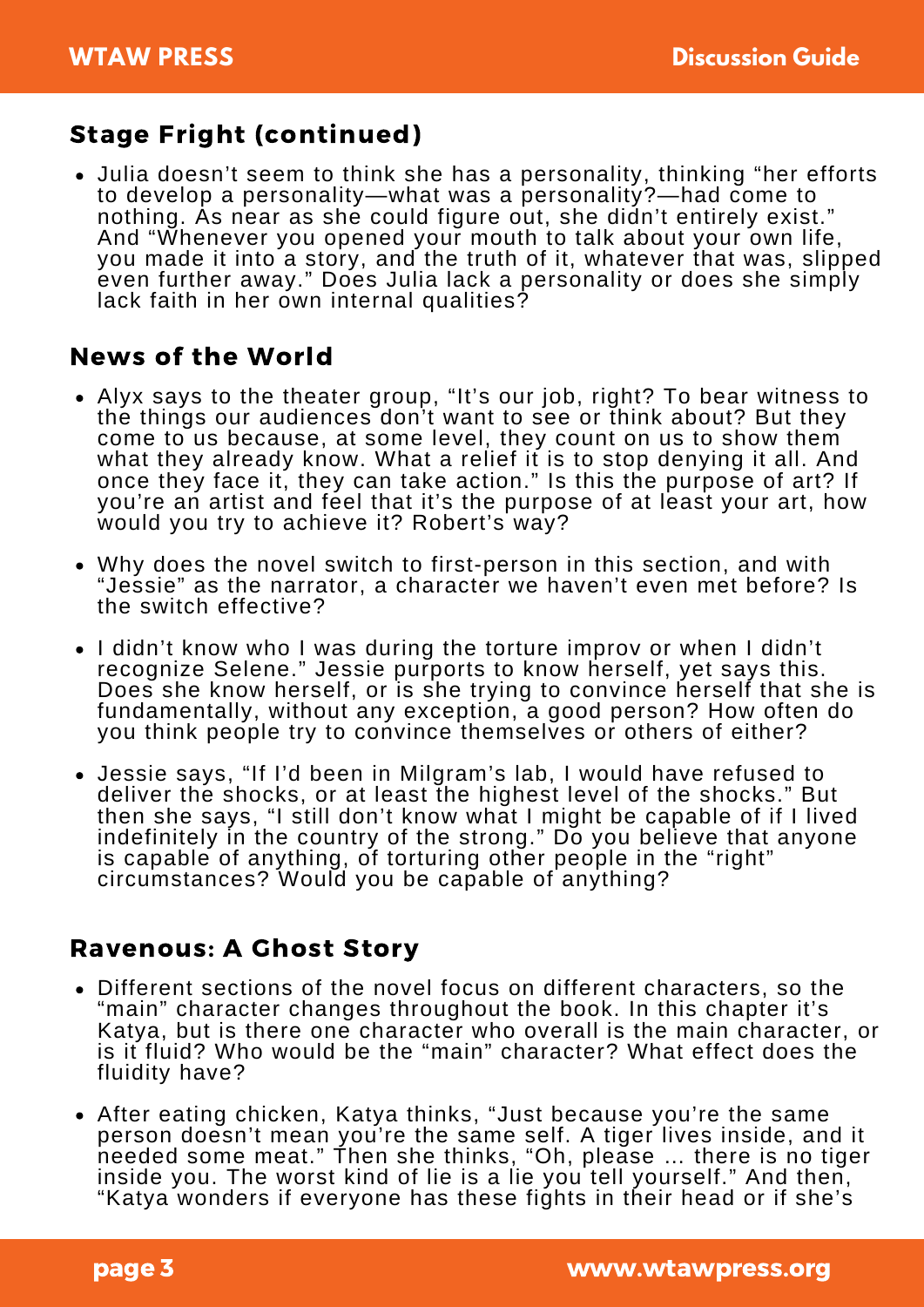#### Ravenous: A Ghost Story (continued)

losing it." Is it a sign that she's losing it?

- "Maybe Katya's superpower is the ability to name other people's superpowers." What does this imply about Katya? What's your superpower?
- Katya "sometimes thinks she feels about the Press Box the way a real Jew would feel about *shul*. The place where you're most yourself, the place where you go to be with your tribe." Katya also seems to think that the Press Box is not a healthy place for her to spend a lot of time, so what does this mean? Where do you feel most yourself?

#### Dream Boards

- Why is this chapter presented as a play, and a play where the characters are working on an art project? The first exercise is to "find images that represent your ideal life and future and make them into a collage." What images would you pick to represent your ideal life, and what to represent your real life?
- Lily says to Philip, "I want you to put one thing on that dream board that has nothing to do with climate change, world hunger, or war and torture." Why does she say that? Do you agree with her, or is it a sign of her dementia? Is Philip too obsessed with "political" issues, or is he right to focus on them?
- How does this chapter's focus on the grandparents change the reader's perspective on the main characters?

#### Shoreside

- Arielle refers to "breakfast theater at Shoreside." The novel often draws attention to the theatrical aspects of ordinary (and extraordinary) events in everyday life, the contrast between "theater" and "sincerity." Is sincerity just another form of theater, or is it cynical to think so?
- What does Jack mean when he says, "Adulthood looks worse from the outside"? What does he mean by "adulthood," and do you agree with him?
- Arielle thinks, "Gina can be a little toxic. But, as Grandma Lily would say, aren't they all fiery and remarkable beings of the human realm?" Gina often seems more than a little toxic. The theme of what's toxic often comes up. To what extent should human beings simply avoid what's toxic, especially toxic people, and to what extent do "toxic people," too, have something to offer and teach?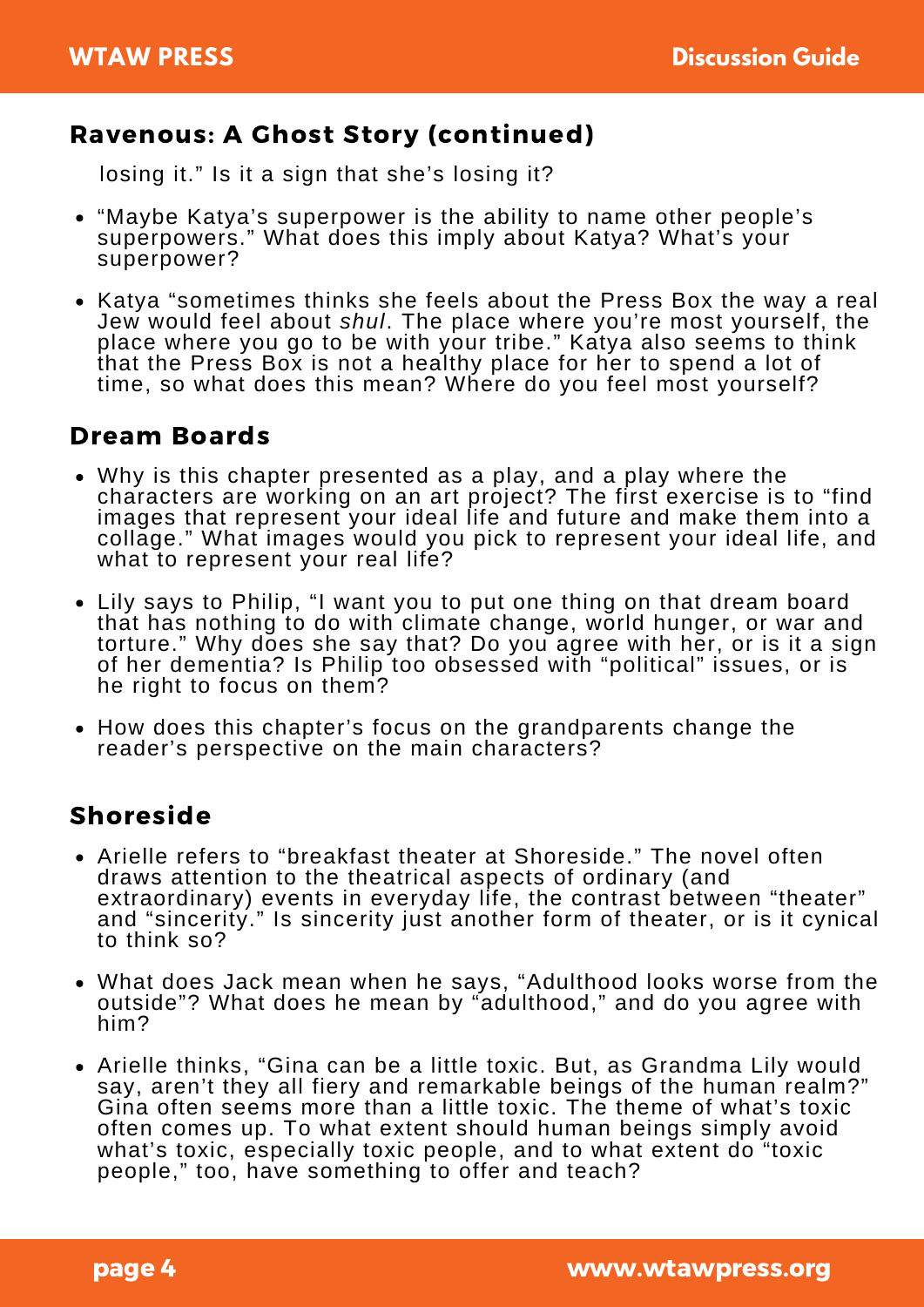#### Shoreside (continued)

- Gina sees ghosts, like Billy, who hung himself. How is this an impression of what she is going through?
- As Arielle looks out the car going home at the end of the chapter, she thinks,"How wickedly beautiful it is. … It is all made out of itself. It all means something. Unless that's the drugs." Why is everything wickedly beautiful to her? Is it the drugs? What does it mean that "it is all made out of itself"?

### Six Hells

- This chapter seems to be the novel's deepest descent into hell. Why is it presented in mythological terms, and as a play? How would it be different if it were done as realistic narrative? What do you like or dislike about this way of presentation?
- Can you imagine this performed on stage, or is it a "literary" play, i.e., one that needs to be read on the page? If it were actually on stage, how would it be done? For example, what would the leopard, lion, and she-wolf look like?
- It's Julia who resists the animals and Eva who finally leads the two sisters into the forest and ultimately to the killer. Is there something about the way Julia thinks about the world and the family that keeps her away from danger? Or is there something about Eva that pulls her toward danger?
- Julia drinks from the waters of memory while Eva drinks from the waters of Lethe (forgetfulness). As a result, Julia is more in control than Eva for much of this scene. In what ways is this the opposite of their actual lives? In what ways is this similar?
- Was it inevitable that Eva would make choices that would cause her to remain in the underworld and Julia would do the opposite?
- When Julia asks, "Who else would we be?" the question harkens back to her thinking that she lacks a personality. After her trials in the underworld, does she learn that she does in fact have personality?
- Do you think it's possible to find empathy neurologically, as Eva believes? Eva contrasts her belief in science with Julia's in art. "You want people to go to a play and see the light, you want to make art that stops people from being crazy. I'm not sure that's how it works. Look at Mom. Her life's been all about art." Is it wishful thinking to believe that art makes people more empathetic?
- Ereshkigal says to Eva and Julia, "Part of your task, in getting out, will be to remember what matters ...." From the book's perspective, what does matter?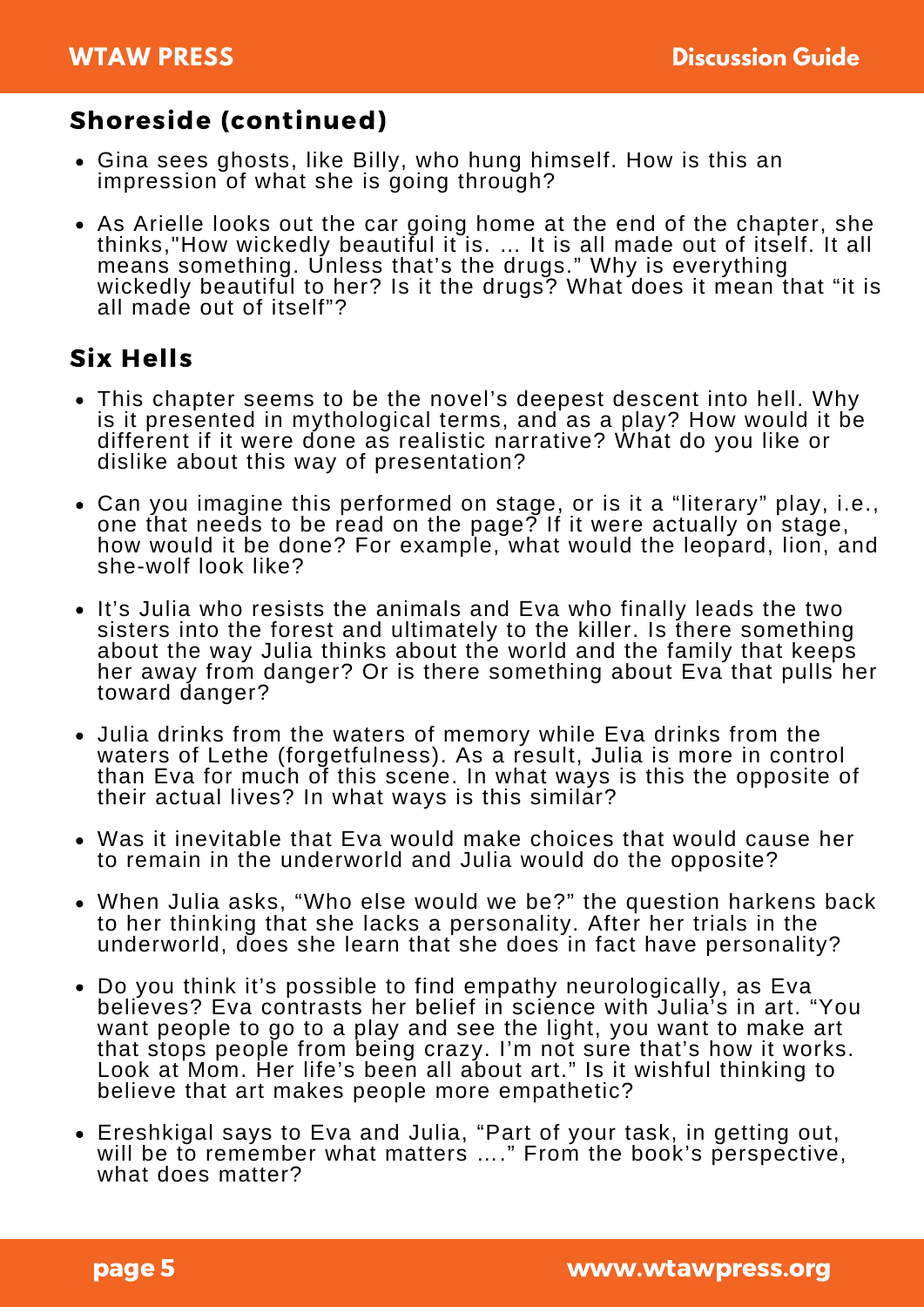#### Train Ride

- Sonia sees warehouses outside the train full of "whatever non-actors" use to set up the stage sets of their houses, before they forget they're playing a long-term role and start thinking of this performance as their life." Part of the book's impact seems to be to cause non-actors to realize that their lives, too, are performances. Do you think this is true? If so, how does it make you feel?
- Simon explains theater to the children, Robert and Eva, like this: "You change what happens on stage and you can uncover the causes. You can stop being a machine, stop reacting according to your habits. We play games with power and status so we learn to recognize them and how they work." Who does he mean by "we" —actors, others in theater? Is the purpose of art more to transform the artist than the audience? Do you think theater does have this effect? Does this novel help you learn to recognize power and status games?
- What do you think of Simon Magus? Is he wise, or on a power trip? When he has the group act out Robert's tragic story of his grandparents at Treblinka, he says, There's always something one could have done." Is that true?
- Simon Magus's idea that "If you can work the situation through to the end, you will be released from it" catches the young Robert's attention. In what ways does Robert continue to work situations through to the end in his adult life? Does that work out well for him, or was Simon's idea destructive?

#### The Unforgivable Stories

- What is the tone of the Scheherazade Institute? Does it seem like a place where Julia, Robert, and their troupe can grow and produce?
- When Robert tells Julia and Alyx they'll all be staying the same cabin, Julia wonders about his motives. "This power play was some part of his master plan. Did he really want to break up with her? Did he want her to get back together with me? Did he have some more complex idea going on?" What was Robert trying to gain by having all three of them in the same place?
- Is Julia too hard on herself in feeling guilty for what happened to Eva, or is she simply honest with herself about it?
- Much of the novel reflects on different approaches to art: Robert and Julia's vision of theater, the Shakespearian group, the naked group, etc. Most of the artists in the novel want to raise people's consciousness about events going on in the world, hunger, Abu Ghraib, etc. Is that what the novel itself wants?
- Julia also contrasts her vision of theater with the vision of "Prospero,"